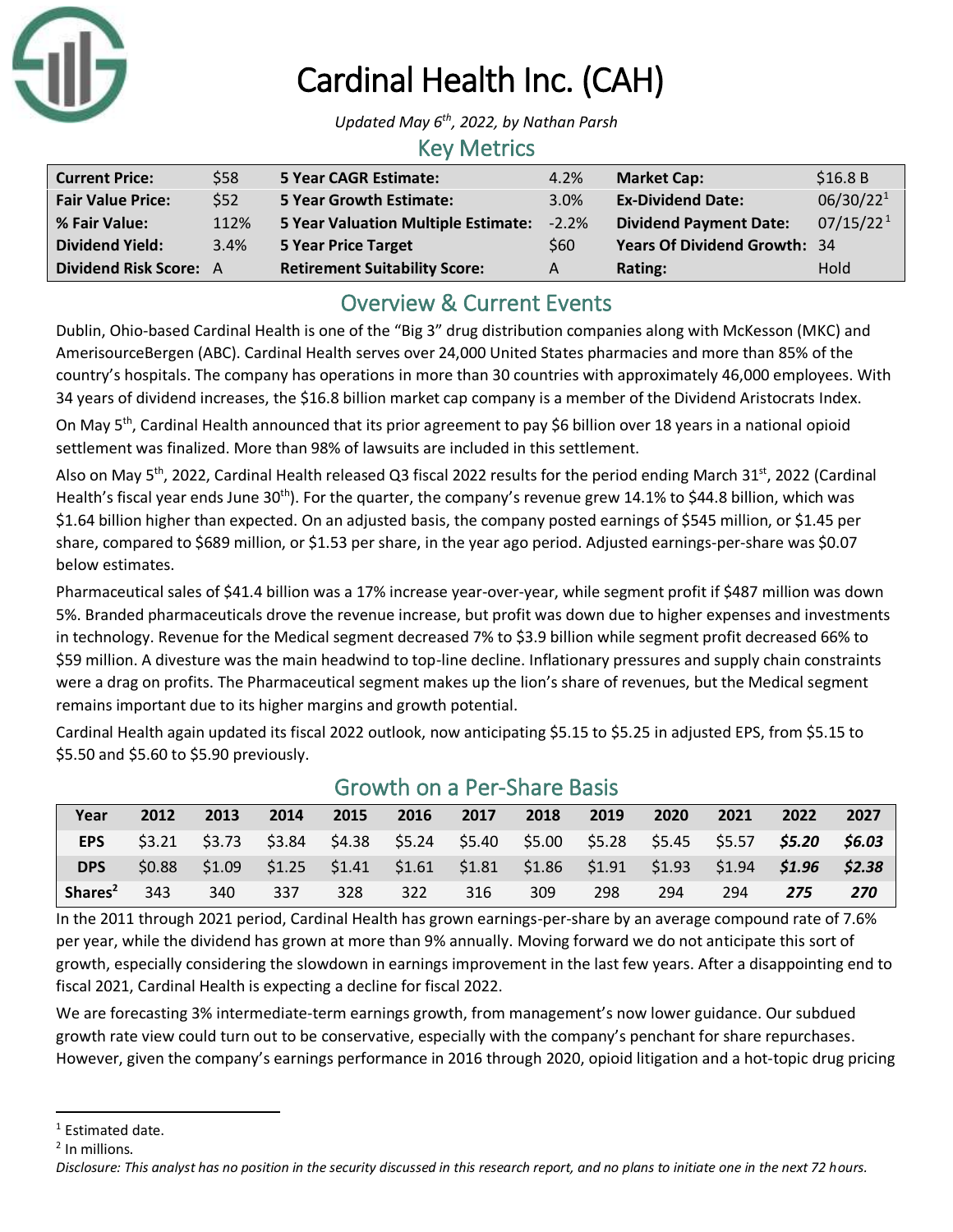

# Cardinal Health Inc. (CAH)

#### *Updated May 6 th , 2022, by Nathan Parsh*

environment we are cautious for now. In addition, while the COVID-19 pandemic has helped results in the short-term, the long-term outlook remains quite uncertain.

Cardinal Health is holding up well in the pandemic, with elective procedures coming back and a material increase in personal protective equipment (PPE) demand.

| <b>Valuation Analysis</b>  |      |      |      |         |      |      |      |      |      |         |             |      |
|----------------------------|------|------|------|---------|------|------|------|------|------|---------|-------------|------|
| Year                       | 2012 | 2013 | 2014 | 2015    | 2016 | 2017 | 2018 | 2019 | 2020 | 2021    | <b>Now</b>  | 2027 |
| Avg. $P/E$ 13.1 12.7 17.9  |      |      |      | $-19.1$ | 14.9 | 14.4 | 14.6 | 9.5  | 9.2  | 9.8     | <b>11.2</b> | 10.0 |
| <b>Avg. Yld.</b> 2.1% 2.3% |      |      | 1.8% | $1.7\%$ | 2.1% | 2.3% | 2.9% | 3.8% | 3.8% | $3.6\%$ | 3.4%        | 4.0% |

Shares of Cardinal Health have increased 11.5% since our February  $6<sup>th</sup>$ , 2022 report. The stock has traded hands with an average P/E ratio of 13.5 times earnings dating back to 2012. However, this was during a time when growth was much more robust. We have used a multiple of 10 times earnings as a starting place for fair value in recognition of our lower anticipated growth rate. Reaching our valuation target by 2027 would reduce annual returns by 2.2% over this period.

The dividend yield is now robust partly due to an expanding payout ratio, but mostly as a result of a lower share price in the last few years. While the pace of dividend growth has slowed, the starting yield is solid.

### Safety, Quality, Competitive Advantage, & Recession Resiliency

| Year   |                | 2012 2013 | 2014 2015 2016 2017 2018 2019 2020 |  |          |     |     | $\sim$ 2021 $\sim$ | $\sim$ 2022 | 2027 |
|--------|----------------|-----------|------------------------------------|--|----------|-----|-----|--------------------|-------------|------|
| Payout | $\sim$ 27% $-$ | 29%       | 33% 32% 31%                        |  | 34%  37% | 36% | 35% | $35\%$             | $-38\%$     | 40%  |

Collectively the three major pharmaceutical wholesalers have a competitive advantage in the industry. Competition is held at bay by the massive scale already in place and the exceptionally low margins.

Cardinal Health has proven to be a solid operator in many ways – strong earnings for the past decade, a growing dividend and ample interest coverage. The dividend payout ratio had ticked up slightly in recent years, but its back to about a third of expected profits. In turn, the company has the ability to repurchase a meaningful number of shares.

As of the most recent report the company held \$2.4 billion in cash, \$30.9 billion in current assets, and \$42.1 billion in total assets against \$28.7 billion in current liabilities and \$42.1 billion in total liabilities. Long-term obligations stood at \$4.75 billion.

# Final Thoughts & Recommendation

Cardinal Health is projected to return 4.2% annually through 2027, down from 6.9% previously. Our forecast stems from a 3% growth rate and a 3.4% dividend yield, offset by a low single-digit headwind from multiple contraction. Cardinal Health has settled most of its opioid lawsuits, which should remove some of the overhang from the stock. That said, supply chain issues and inflationary pressure have caused the company to downwardly revise its guidance twice this fiscal year. We have lowered our five-year price target \$1 to \$60 and reiterate our hold rating on shares of Cardinal Health due to projected returns.



# Total Return Breakdown by Year

[Click here to rate and review this research report. Your feedback is important to us.](https://suredividend.typeform.com/to/S0SIkB)

*Disclosure: This analyst has no position in the security discussed in this research report, and no plans to initiate one in the next 72 hours.*